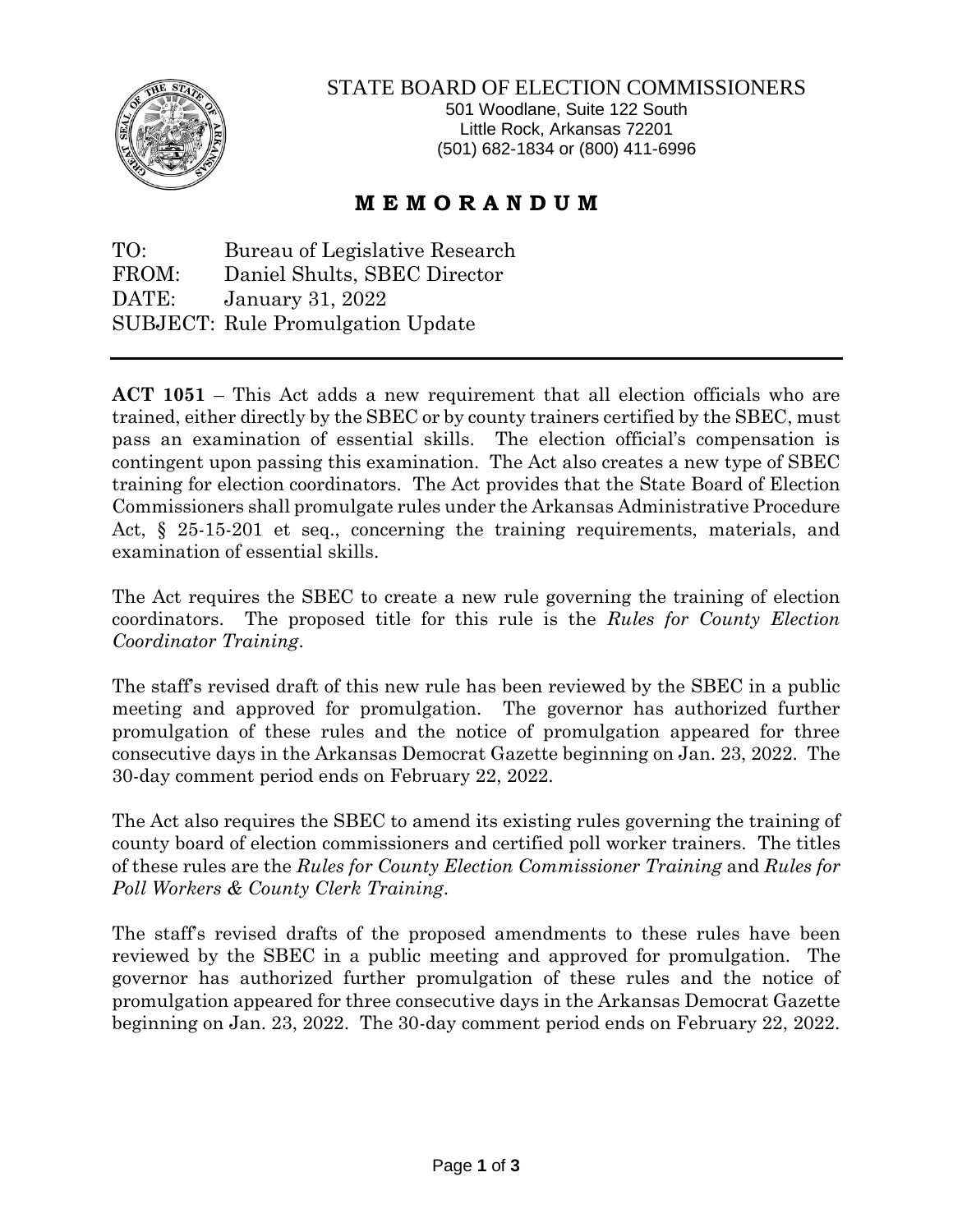**ACT 249** – This Act modifies the constitutional requirements related to the process of verifying your voter registration with a Photo ID by eliminating an alternative procedure that allowed a voter to vote provisionally and have their ballot counted by signing an affirmation but without showing a Photo ID.

The changes implemented by the Act will require the SBEC to amend its existing rules governing the implementation of the photo ID law and provisional voting. The amendments to the *Rules on Poll Watchers, Vote Challenges, and Provisional Voting* amendments have been reviewed by the SBEC and approved for promulgation. The governor has authorized further promulgation of this rule and the notice of promulgation appeared for three consecutive days in the Arkansas Democrat Gazette beginning on Jan. 23, 2022. The 30-day comment period ends on February 22, 2022.

The amendments to the *Rules for the Verification of Voter Registration* have been reviewed by the SBEC in a public meeting and approved for promulgation. The governor has authorized further promulgation of this rule and the notice of promulgation appeared for three consecutive days in the Arkansas Democrat Gazette beginning on Jan. 23, 2022. The 30-day comment period ends on February 22, 2022.

**ACT 756** – This Act modifies the SBEC's process for filing citizen complaints regarding a violation of election or voter registration law by expanding the time to file, expanding the SBEC's jurisdiction, and by implementing a new resolution entitled "institute corrective actions."

The existing rule governing these complaints will need to be adjusted to accommodate the requirements of this Act. The title of the existing rule which requires an amendment is the *Rules of Procedure for Citizen Complaints Regarding Violations of State Election and Voter Registration Laws.* 

The staff's revised draft of this amendment has been reviewed by the SBEC in a public meeting and approved for promulgation. The governor has authorized further promulgation of this rule and the notice of promulgation appeared for three consecutive days in the Arkansas Democrat Gazette beginning on Jan. 23, 2022. The 30-day comment period ends on February 22, 2022.

**ACT 974** – This Act modifies the SBEC's process for filing citizen complaints regarding a violation of election or voter registration law by creating two new resolutions to a complaint including decertification of a local election official and "taking over" a county's election.

The existing rule governing these complaints will need to be adjusted to accommodate the requirements of this Act. The title of the existing rule which requires an amendment is the *Rules of Procedure for Citizen Complaints Regarding Violations of State Election and Voter Registration Laws.*